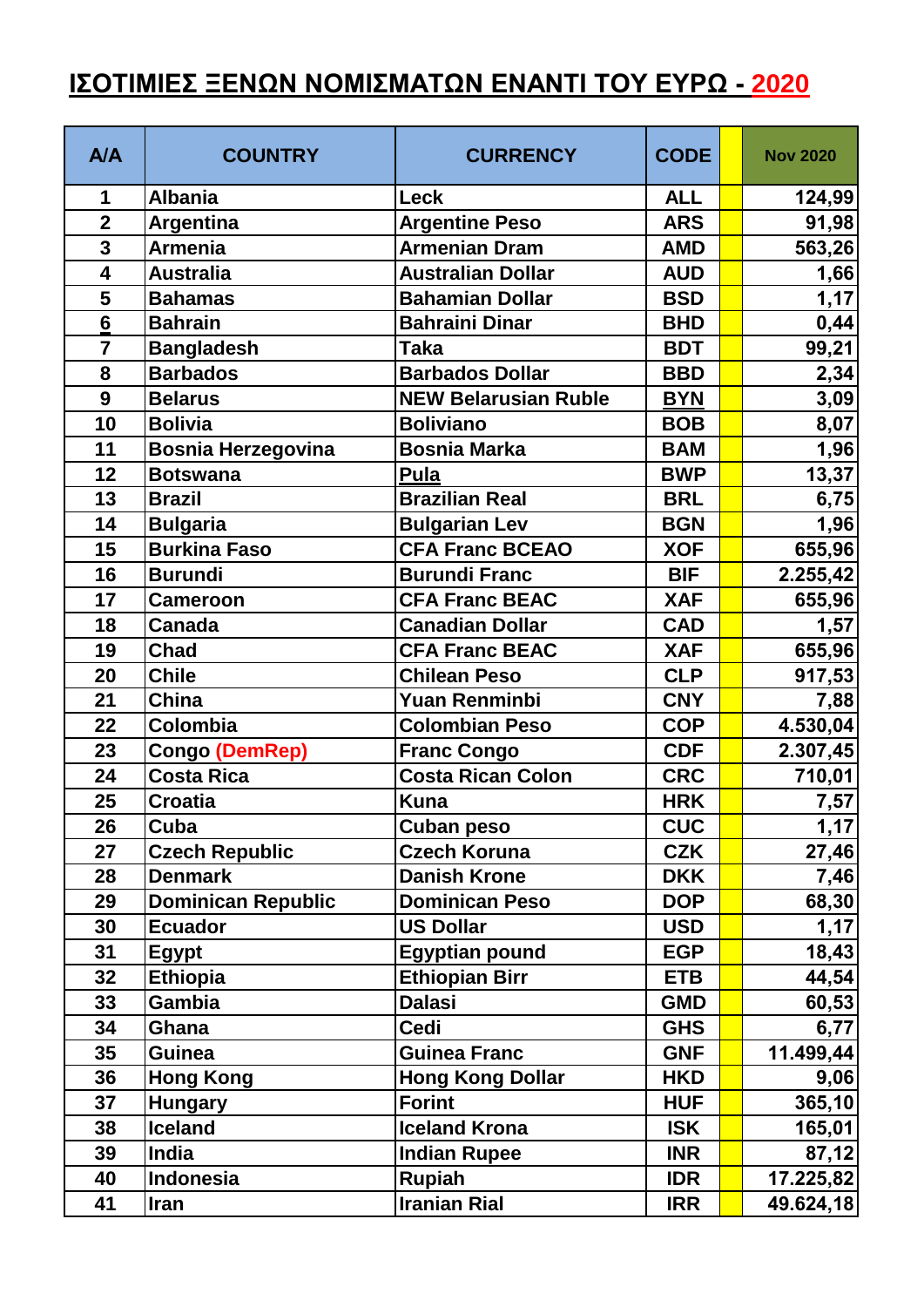| <b>A/A</b> | <b>COUNTRY</b>      | <b>CURRENCY</b>           | <b>CODE</b> | <b>Nov 2020</b> |
|------------|---------------------|---------------------------|-------------|-----------------|
| 42         | <b>Israel</b>       | <b>New Israeli Shekel</b> | <b>ILS</b>  | 4,00            |
| 43         | <b>Jamaica</b>      | Jamaican Dollar           | <b>JMD</b>  | 171,41          |
| 44         | Japan               | Japanese Yen              | <b>JPY</b>  | 123,47          |
| 45         | Jordan              | Jordanian Dinar           | <b>JOD</b>  | 0,83            |
| 46         | <b>Kazakhstan</b>   | Tenge                     | <b>KZT</b>  | 508,38          |
| 47         | Kenya               | <b>Kenyan Shilling</b>    | <b>KES</b>  | 126,84          |
| 48         | <b>Kuwait</b>       | <b>Kuwaiti Dinar</b>      | <b>KWD</b>  | 0,36            |
| 49         | Lebanon             | <b>Lebanese Pound</b>     | <b>LBP</b>  | 1.763,00        |
| 50         | Libya               | Libyan Dinar              | <b>LYD</b>  | 1,61            |
| 51         | Madagascar          | <b>Malagasy Ariary</b>    | <b>MGA</b>  | 4.636,35        |
| 52         | <b>Malawi</b>       | <b>Kwacha</b>             | <b>MWK</b>  | 887,30          |
| 53         | <b>Malaysia</b>     | <b>Malaysian Ringgit</b>  | <b>MYR</b>  | 4,86            |
| 54         | <b>Maldive Is.</b>  | <b>Rufiyaa</b>            | <b>MVR</b>  | 18,03           |
| 55         | <b>Mauritania</b>   | Ouguiya                   | <b>MRU</b>  | 44,86           |
| 56         | <b>Mauritius</b>    | Maur Rupee                | <b>MUR</b>  | 46,63           |
| 57         | <b>Mexico</b>       | <b>Mexican Peso</b>       | <b>MXN</b>  | 24,89           |
| 58         | <b>Moldova</b>      | <b>Moldovan Leu</b>       | <b>MDL</b>  | 20,01           |
| 59         | Mongolia            | <b>Tugrik</b>             | <b>MNT</b>  | 3.358,29        |
| 60         | <b>Morocco</b>      | <b>Moroccan Dirham</b>    | <b>MAD</b>  | 10,79           |
| 61         | <b>Mozambique</b>   | <b>Meticai</b>            | <b>MZN</b>  | 85,24           |
| 62         | <b>Namibia</b>      | <b>Namibian Dollar</b>    | <b>NAD</b>  | 19,15           |
| 63         | <b>Nepal</b>        | <b>Nepalese Rupee</b>     | <b>NPR</b>  | 138,79          |
| 64         | <b>New Zealand</b>  | <b>New Zealand Dollar</b> | <b>NZD</b>  | 1,77            |
| 65         | Nicaragua           | <b>Cordoba Oro</b>        | <b>NIO</b>  | 40,67           |
| 66         | <b>Niger Rep</b>    | <b>CFA Franc BCEAO</b>    | <b>XOF</b>  | 655,96          |
| 67         | <b>Nigeria</b>      | <b>Naira</b>              | <b>NGN</b>  | 450,15          |
| 68         | <b>Norway</b>       | <b>Norwegian Krone</b>    | <b>NOK</b>  | 11,08           |
| 69         | Oman                | <b>Rial Omani</b>         | <b>OMR</b>  | 0,45            |
| 70         | <b>Pakistan</b>     | <b>Pakistan Rupee</b>     | <b>PKR</b>  | 188,27          |
| 71         | Panama              | <b>Balboa</b>             | <b>PAB</b>  | 1,17            |
| 72         | Peru                | <b>Nuevo Sol</b>          | <b>PEN</b>  | 4,21            |
| 73         | <b>Philippines</b>  | <b>Philippine Peso</b>    | <b>PHP</b>  | 56,68           |
| 74         | <b>Poland</b>       | <b>Zloty</b>              | <b>PLN</b>  | 4,62            |
| 75         | Qatar               | <b>Qatari Riyal</b>       | QAR         | 4,26            |
| 76         | Romania             | <b>New Leu</b>            | <b>RON</b>  | 4,87            |
| 77         | <b>Russia</b>       | <b>Russian Ruble</b>      | <b>RUB</b>  | 93,16           |
| 78         | Rwanda              | <b>Rwanda Franc</b>       | <b>RWF</b>  | 1.149,29        |
| 79         | Saudi Arabia        | <b>Saudi Riyal</b>        | <b>SAR</b>  | 4,39            |
| 80         | <b>Senegal</b>      | <b>CFA Franc BCEAO</b>    | <b>XOF</b>  | 655,96          |
| 81         | <b>Serbia</b>       | <b>Dinar</b>              | <b>RSD</b>  | 117,93          |
| 82         | <b>Seychelles</b>   | <b>Seychelles Rupee</b>   | <b>SCR</b>  | 22,61           |
| 83         | <b>Sierra Leone</b> | Leone                     | <b>SLL</b>  | 11.958,04       |
| 84         | <b>Singapore</b>    | <b>Singapore Dollar</b>   | <b>SGD</b>  | 1,60            |
| 85         | <b>South Africa</b> | Rand                      | <b>ZAR</b>  | 19, 15          |